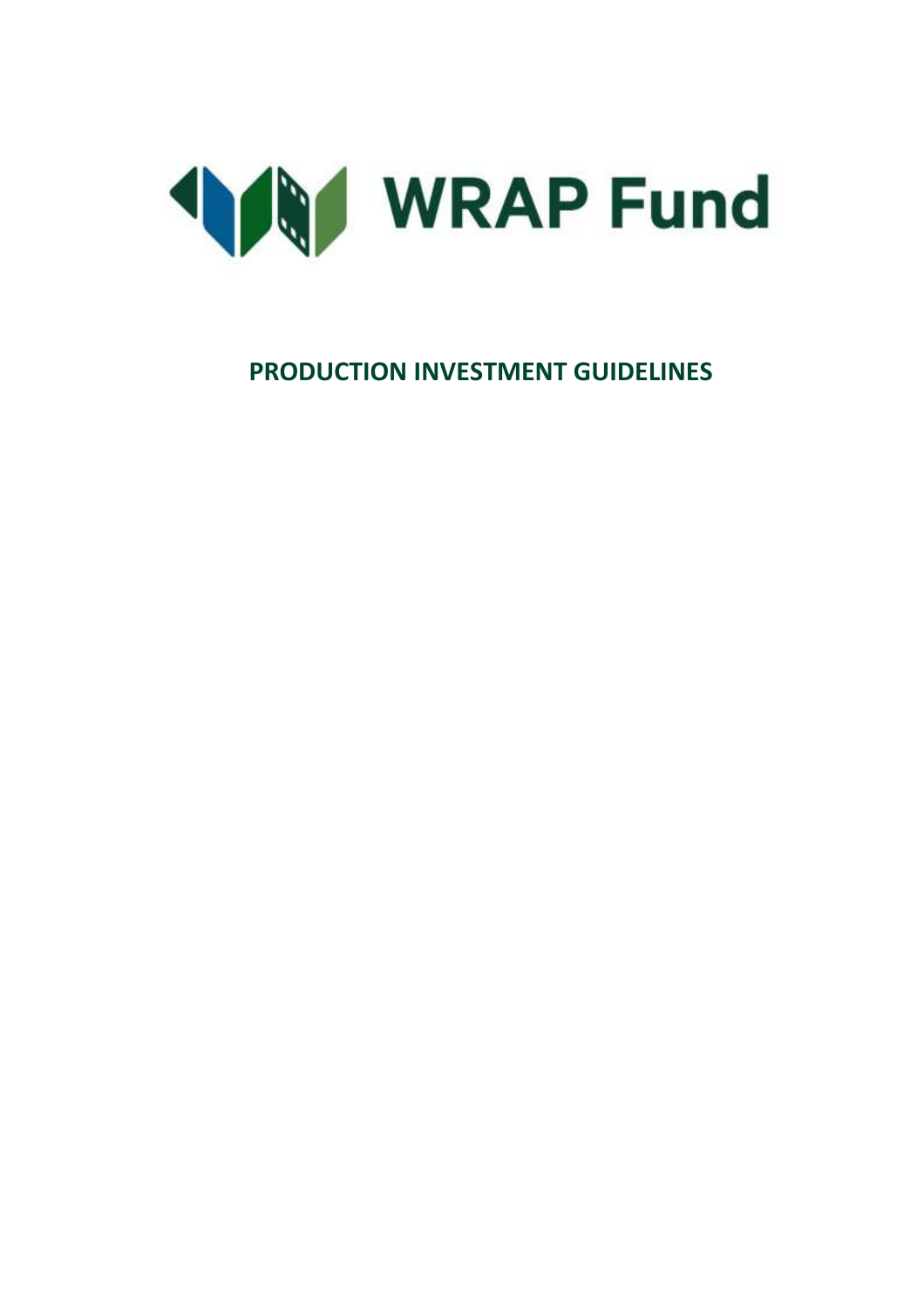These guidelines are intended to assist Content Producers (Producers) in making a submission to the Western Regional Audiovisual Producers Fund (WRAP) for Production Investment.

# WHAT IS THE WRAP FUND?

WRAP is committed to strategic commercial investment that encourages regional production activity across the film, television drama, animation and gaming sectors. Eligible projects must show strong evidence of market involvement/recoupment potential and generate high socio-economic impact and. WRAP aims to support local talent, create sustainable employment, enable the audio-visual infrastructure and contribute to the culture and language of the region. The region encompasses counties Clare, Donegal, Galway (City and County), Leitrim, Mayo, Roscommon and Sligo (Region).

#### WHAT ARE WE LOOKING FOR?

WRAP is open to applications which can demonstrate the following:

- **Recoupment** potential WRAP cannot invest in any project where there is not a clear and definable expectation that WRAP will recoup its *full investment with net profit participation*. Projects must provide strong evidence to this effect within their application
- **Quality** projects with clear evidence of market support (a significant percentage of production finance must be in place, secured from some combination of sales agent, distribution, broadcaster, publisher, established funders such as IFB, Film4, Telefilm Canada, etc.)
- Commitment to significant **expenditure** within the Region (please note that WRAP aims for a balance of production activity across the Region and this may impact on awards)
- Opportunities for **local talent** (based in or from the Region) including Producer and Production Company, Director, Writer, Heads of Department, Crew and Trainees
- Return Value (projects with further series, spin-off and/or sequel potential; this is particularly applicable to TV drama, animation and games).

# WHO CAN APPLY?

WRAP is open to Producers involved in Irish or internationally originated projects that undertake a significant portion of their production (including post-production) in the Region with the following conditions:

- *Early conversations are welcomed; however, a significant portion of the finance must be in place in order to apply.*
- *The Producer must be an Irish tax compliant producer with a production company established in the Republic of Ireland. Producers established within the WRAP Region are at an advantage. The company entering into the agreement for WRAP funding must be registered within the Region.*

#### HOW TO APPLY?

If you are interested in applying to WRAP, it is essential that you make an initial enquiry by email to the WRAP Development Manager, Sarah Dillon at [sarah@galwayfilmcentre.ie](mailto:sarah@galwayfilmcentre.ie) who will advise further on eligibility, the process and timeline.

Applications should be made on-line through the Western Development Commission's (WDC) Online [Application Portal.](https://western.smartsimple.ie/s_Login.jsp) Should you encounter any issues, please consult the [User Guide.](https://westerndevelopment.ie/wp-content/uploads/2021/06/Applicant-Smart-Simple-User-Guide-NEW.pdf) WRAP strongly recommends that applicants allow ample time to prepare, upload and submit an application as incomplete applications will not be accepted once the deadline has passed.

Below is a list of items that will be required to make an application (and may be requested once you have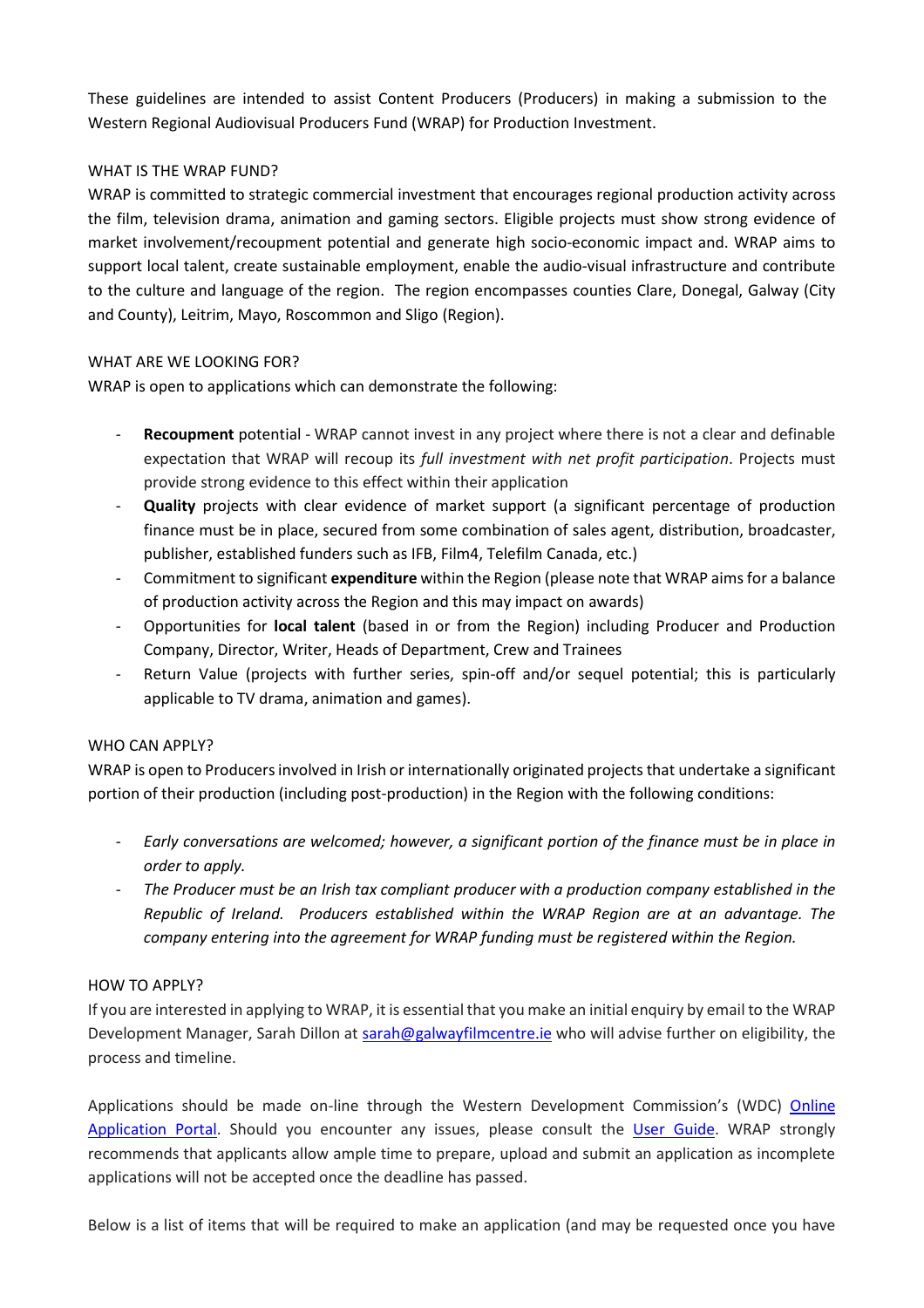registered through the online portal):

- Completed Online Registration Form
- Screenplay (for feature films) or Detailed Series Bible (for television drama and animated television series) or or Detailed Treatment (for documentaries) or Detailed Game Design.
- Global Production Budget
- Regional Production Budget
- Finance Plan (with Letters of Commitment from confirmed funding sources)
- Recoupment Schedule
- Revenue / Profitability Projections (indicting the WRAP Return see note below)
- Sales Estimates including high and low figures, Sales Agent Agreement, Distribution and other financiers agreement.
- List of Cast and Crew (detailing confirmed Regional talent or potential opportunities for Regional talent)
- Producer's statement on the project describing its execution in the Region, inclusion of Regional elements, ability to meet the WRAP criteria, and exploitation plans
- Director's / Lead Designer's statement on creative aspects of the project, referring to its execution in the Region and inclusion of Regional elements (up to 500 words max)
- CV's of Writer(s), Director(s). Lead Designer(s) and Producer(s)
- Link to relevant examples of work by the Director (if requested)

# CONDITIONS OF THE FUNDING?

- Expenditure of all funding awarded by WRAP must be incurred within the Region and conform to rules of eligible WRAP expenditure (see below).
- WRAP will aim to achieve a spend-to-funding ratio across its investments of at least 3:1, with a maximum of €200,000 or 20% of the global budget (whichever is less) available to any one project. Consequently, productions which offer a spend level higher than the statutory minimum of 160% of funding are likely to have an advantage. *Given the limitations on WRAP's annual budget, investments may be less than the maximum available.*
- Funding will be provided on comparable terms to those of co-investors (specifically the private/commercial sector), will be recoverable as equity funding from a share of revenues derived from exploitation of the project, and will entitle WRAP to a share of net profits. WRAP will seek an enhanced or favourable recoupment position ahead of or alongside other equity finance, and ahead of all re-investments and deferrals. *A fundamental aim of WRAP is to generate a return on its investments in order to replenish its resources for future investment and contribute to the fund's sustainability* (see note on recoupment below).
- Projects awarded WRAP production funding must proceed to production and complete financial closing/contracting within four months of the offer unless otherwise agreed.
- WRAP may require that additional third-party legal costs incurred by WRAP to make the investment are treated as a budget item of the Project.
- Principal photography on the Project cannot have commenced prior to making a formal application.
- Projects must provide for and allow for a contingency of 10% of the submitted production budget, exceptions may be made in relation to documentaries only.
- The appointment of an approved collection agent is a standard requirement and projects with global budgets in excess of two million euros are required to secure an approved completion guarantor.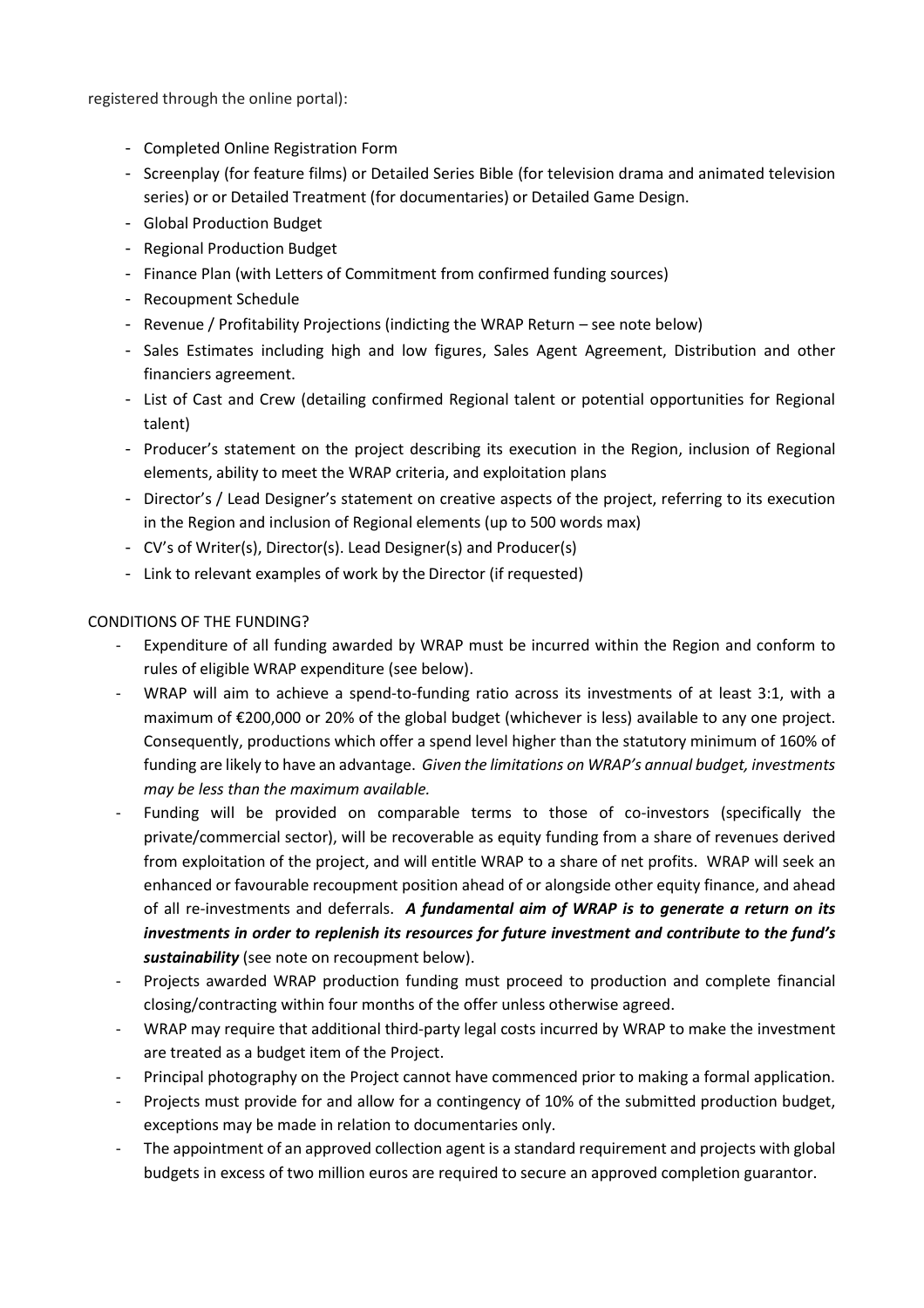- Projects are expected to meet all Irish Government approved health and safety protocols in relation to COVID-19 at the time of production. Adequate allowances should be made within the production budget submitted at the time of application.

# RECOUPMENT?

As outlined in the conditions above, a fundamental aim of WRAP is to generate a return on its investments in order to replenish its resources for future investment and contribute to the fund's sustainability. A project must have market interest (eg a Sales Agent or Distributor) attached at the time of application and clearly demonstrates the potential return on investment for WRAP. Projects that cannot provide sales estimates and the terms of potential sales and distribution agreements are unlikely to make it beyond the initial phase of assessment.

In line with the policy of the Western Development Commission (WDC) which provides WRAP's capital funding and awards investment under the [Market Economy Investor Principle,](https://www.wdc.ie/wdc-investment-fund/business-investment-fund/) an applicant must demonstrate that WRAP will make a return on its full investment as well as net profit participation consummate with the risk taken (based on an assessment of the revenue projections from the most up-todate **low/take** sales estimate amounts), through the proposed recoupment waterfall and net profit participation. Applications which do not demonstrate this are unlikely to be successful.

#### WHAT IS ELIGIBLE WRAP EXPENDITURE?

Eligible WRAP Regional Expenditure is defined as:

- Expenditure on general goods and services purchased in the Region in direct connection with the production
- Expenditure on industrial facilities in the Region including equipment hire (lighting, camera, sound, grip, rigging, etc.), transport, catering, post-production, etc.
- Expenditure on Regional studio facilities and location hire
- Fees and salaries paid to persons based in the Region while working on the project. WRAP will require employment of a significant and appropriate number of local persons on the project. WRAP may consider allowing the inclusion of fees and salaries of local persons while working on the project outside the Region in certain circumstances
- Per diems paid to any persons while working in the Region

Please note that the following costs are *not eligible*:

- Travel costs of persons not based in the Region unless travelling directly to/from the Region or within the Region specifically to carry out work in the Region
- Payments for insurances, including completion bond
- Payments for rights clearances in respect of music, literary work, archive material, etc.
- Financing costs

# HOW DO WE SELECT PROJECTS?

The WRAP Advisory Investment Committee will make recommendations to the WDC which has ultimate responsibility for funding decisions. The WRAP Development Manager and Investment Advisory Committee will ensure that all decisions are taken independently and conform to the WRAP Guidelines (as outlined above) and Investment Policy.

Following a negative decision by WRAP, a project may be re-submitted only if significant, material changes have been made (i.e. to the screenplay, finance plan, regional expenditure, recoupment waterfall, or key